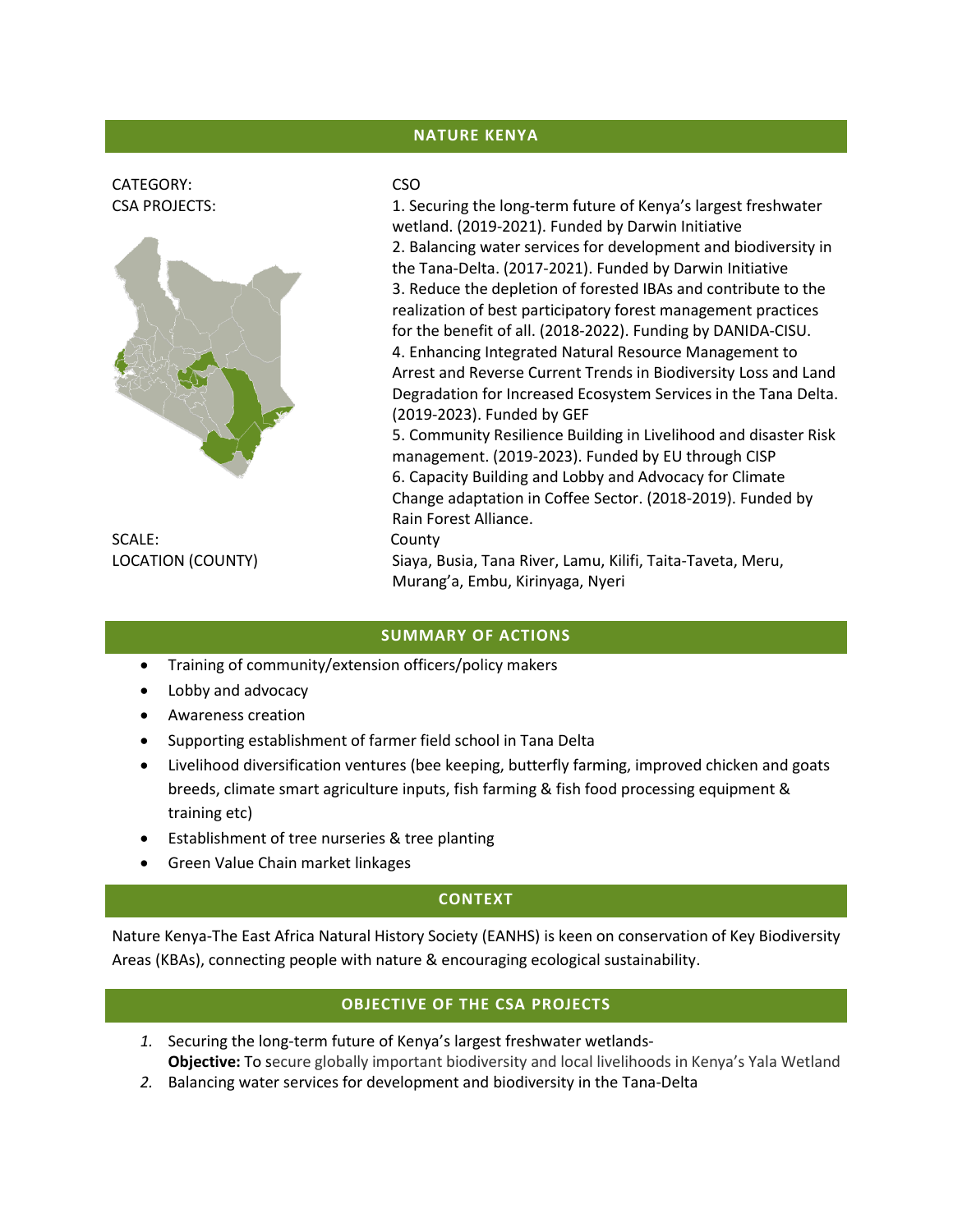- *3.* **Objective:** To encourage balancing of water services for development and biodiversity in the Tana-Delta
- *4.* Reduce the depletion of forested IBAs and contribute to the realization of best participatory forest management practices for the benefit of all **Objective:** Building sustainability and climate change resilience around forest IBAs
- *5.* Enhancing Integrated Natural Resource Management to Arrest and Reverse Current Trends in Biodiversity Loss and Land Degradation for Increased Ecosystem Services in the Tana Delta, Kenya **Objective:** To Enhance Integrated Natural Resource Management to Arrest and Reverse Current Trends in Biodiversity Loss and Land Degradation for Increased Ecosystem Services in the Tana Delta, Kenya

*6.* Capacity Building and Lobby and Advocacy for Climate Change adaptation in Coffee Sector **Objective:** Mainstreaming Climate Smart Agriculture and Ecosystem Based Adaptation into the Coffee Sector Value Chain

# **PARTICIPATION IN KEY CLIMATE & AGRICULTURE NETWORKS**

Kenya Coffee Platform (KCP), Kenya Coffee Producers Association (KCPA), Community Forest Associations (CFAs), Council of Site Support Groups (SSGs), CSA Multi-Stakeholder Platform, Council of Governors (CoG), Conservation Alliance of Kenya

- Policy formulation
- Knowledge dissemination
- Coordination and networking
- Communication
- Financing of climate smart agriculture actions

### **INVOLVEMENT IN CSA RELEVANCE OF CSA MSP TO WORK**

- Information about CSA
- Networking
- Learning and exchange
- Reporting and showcasing
- Influence policy environment

# **RECOMMENDATION ON WAYS TO SUPPORT MSP**

- Developing specific climate smart agriculture policies, legislations, strategies, plans,
- dissemination of climate smart agriculture knowledge and technologies
- developing capacities of key actors involved in climate smart agriculture implementation
- Mobilizing actors and facilitating dialogue on climate smart agriculture issues/actions?
- Involved in supporting coordination of actions

# **WHAT APPROACHES ARE YOU USING TO IMPLEMENT CSA**

- Agroecology
- **•** Conservation Agriculture
- Climate Smart Farms/Villages
- Sustainable Agriculture
- Sustainable Land Management
- Landscape Management
- Good agricultural Practices
- Ecosystem based adaptation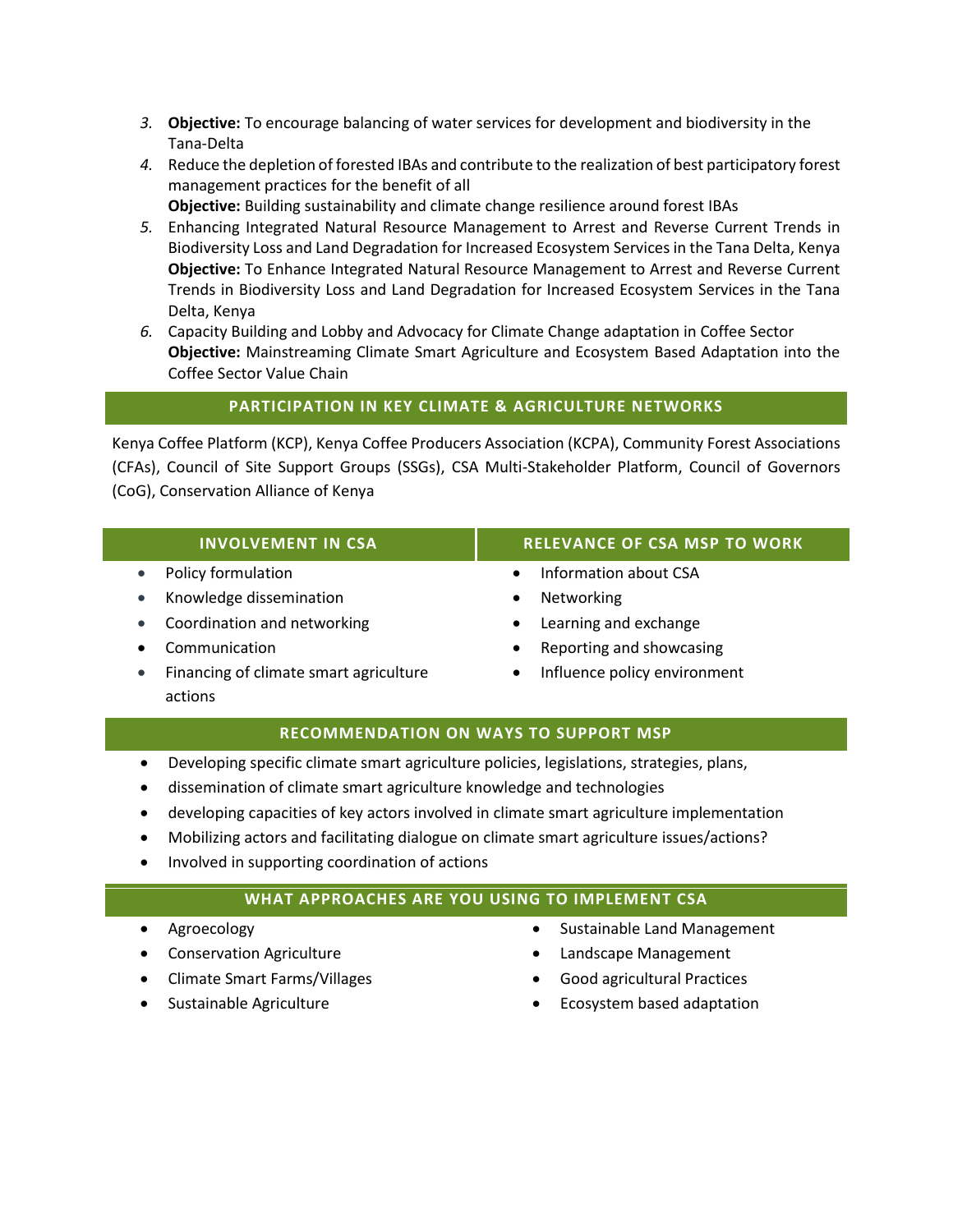# **KEY INTERVENTIONS**

| <b>FARM LEVEL</b>                                  | County                                                                                         | <b>TARGET (No of</b><br><b>FARMERS)</b>                                     | <b>CSA Indicators monitored</b>                                                     |
|----------------------------------------------------|------------------------------------------------------------------------------------------------|-----------------------------------------------------------------------------|-------------------------------------------------------------------------------------|
| Soil<br>management                                 | Meru, Nyeri, Murang'a<br>Embu, Kirinyaga, Tana<br>River, Busia, Siaya, Taita<br>Taveta, Kilifi |                                                                             | No. of households/farms/people<br>applying soil conservation best<br>practices      |
| Agroforestry                                       |                                                                                                |                                                                             |                                                                                     |
| Promotion of<br>drought<br>tolerant crops          | <b>Tana River</b>                                                                              |                                                                             | No. of households/acreage under<br>drought tolerant crop variety                    |
| Livestock feed<br>management                       |                                                                                                |                                                                             |                                                                                     |
| Climate smart<br>livestock                         | <b>Tana River</b>                                                                              |                                                                             | No. of households with improved<br><b>Galla Goats</b>                               |
| practices                                          |                                                                                                |                                                                             | Amount (Ksh) of Increase in income<br>for goat farmers                              |
| Smart water<br>management                          |                                                                                                |                                                                             |                                                                                     |
| Disease and<br>pest<br>management                  |                                                                                                |                                                                             |                                                                                     |
| Waste<br>management                                |                                                                                                |                                                                             |                                                                                     |
| Renewable<br>energy                                | Siaya, Busia, Tana River,<br>Kilifi, Taita Taveta, Meru,<br>Nyeri                              |                                                                             | -No. of households using energy<br>saving stoves,                                   |
|                                                    |                                                                                                |                                                                             | -Quantity of wood fuel used/<br>household                                           |
| <b>BEYOND</b><br><b>FARM LEVEL</b>                 |                                                                                                | <b>TARGET</b><br><b>BENEFICIARIES</b>                                       | <b>Indicators monitored</b>                                                         |
| Gender (Youth<br>and Women<br>inclusion in<br>CSA) | Siaya, Busia, Tana River,<br>Kilifi, Taita Taveta, Meru,<br>Nyeri                              | Women and<br>Youth                                                          | No. of women and youth involved                                                     |
| Policy and<br>Advocacy                             | Siaya, Busia, Tana River,<br>Kilifi, Taita Taveta, Meru,<br>Nyeri                              | National<br>Government,<br>Government<br>agencies,<br>County<br>Governments | No. of policy response/inputs &<br>influences<br>No. of advocacy activities engaged |